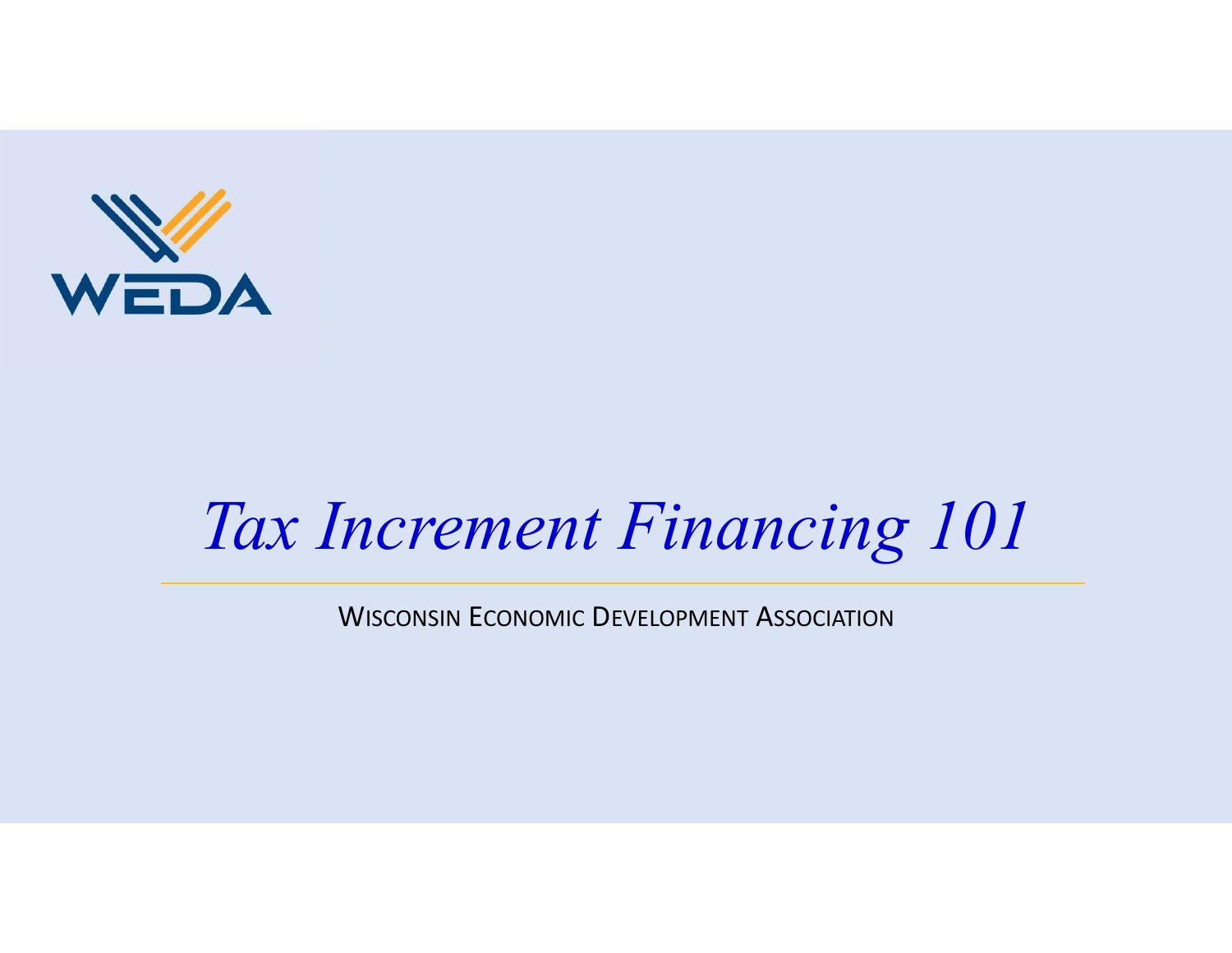## Tax Increment Financing



Source: Vierbicher Associates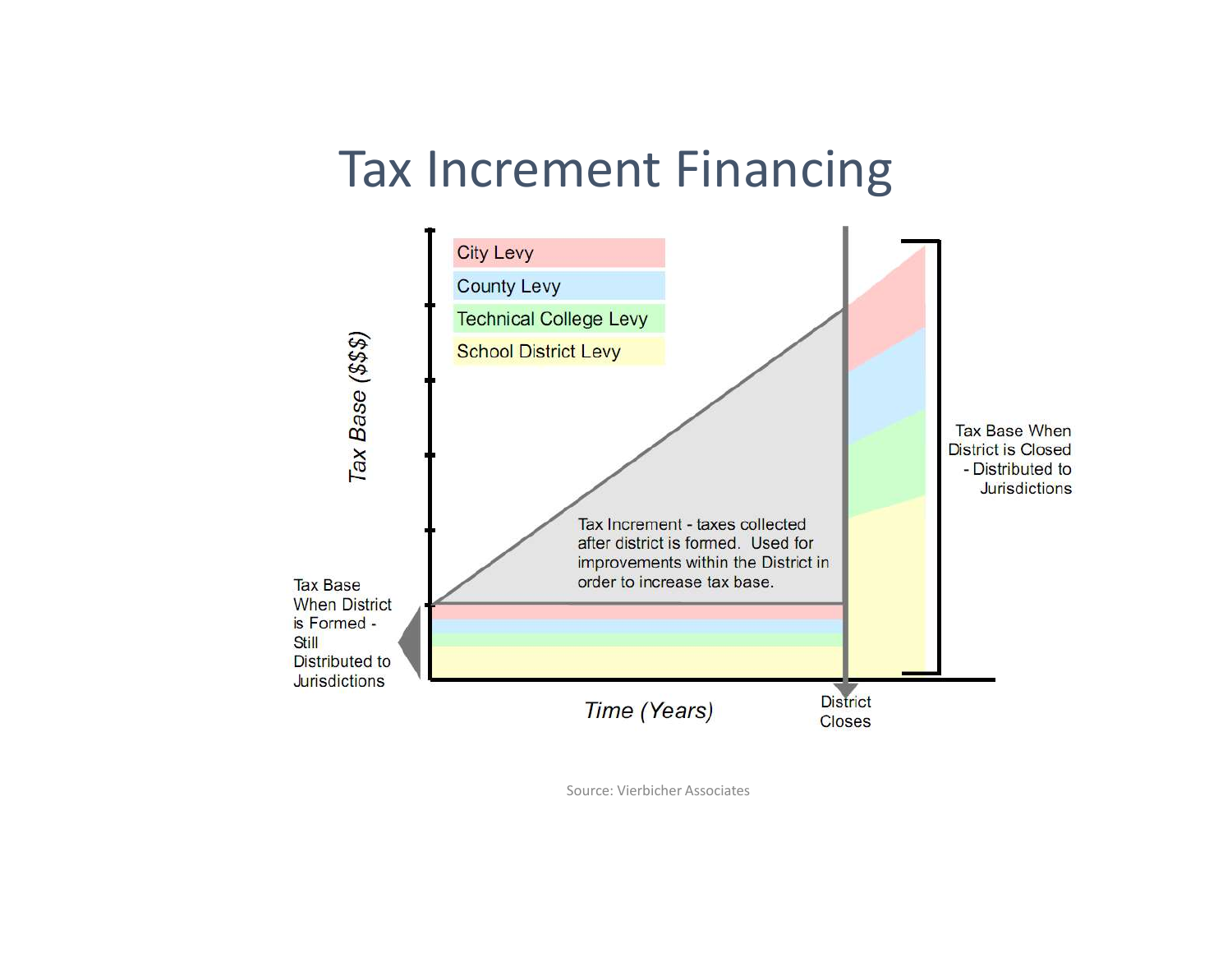

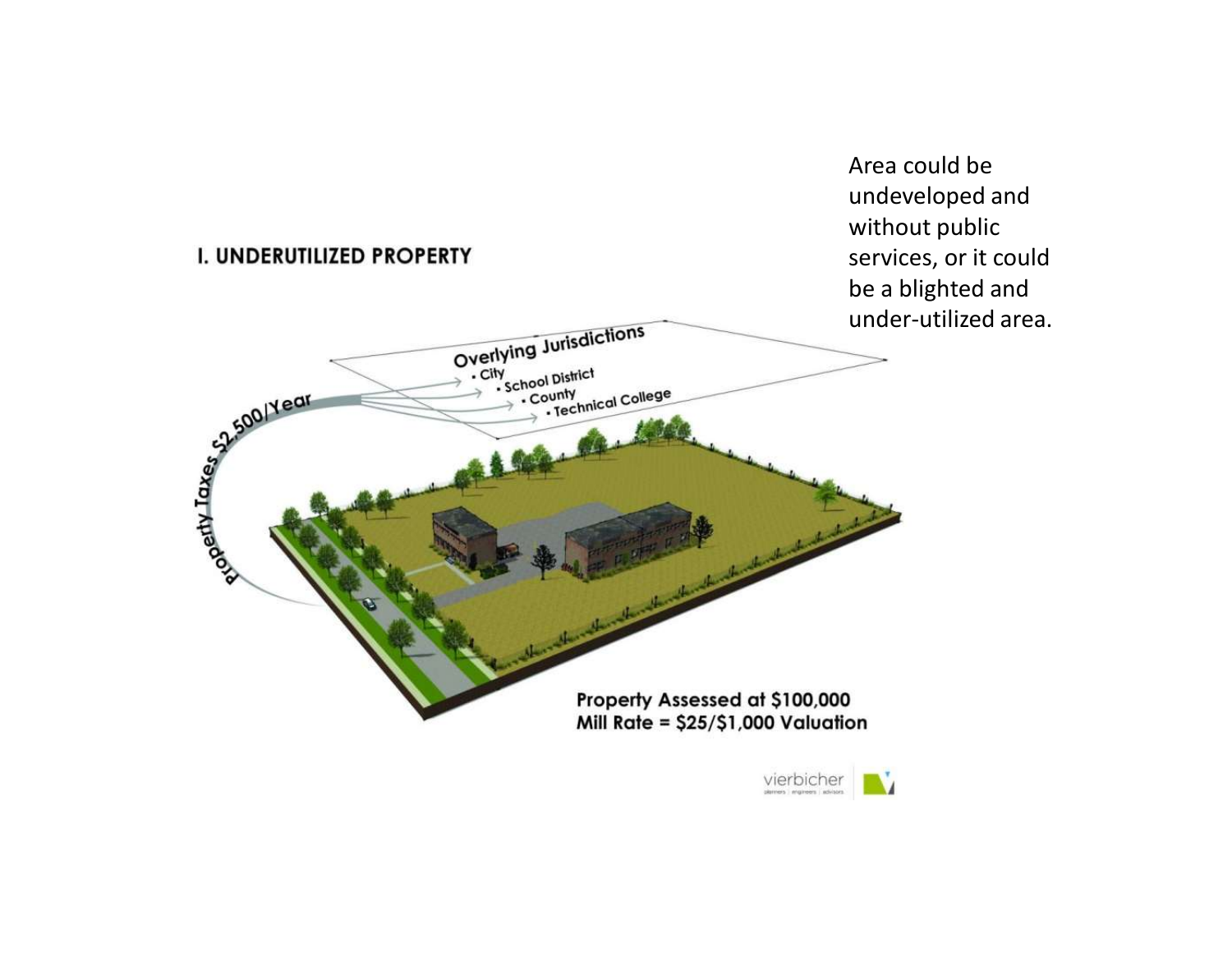### **II. INFRASTRUCTURE & IMPROVEMENTS**

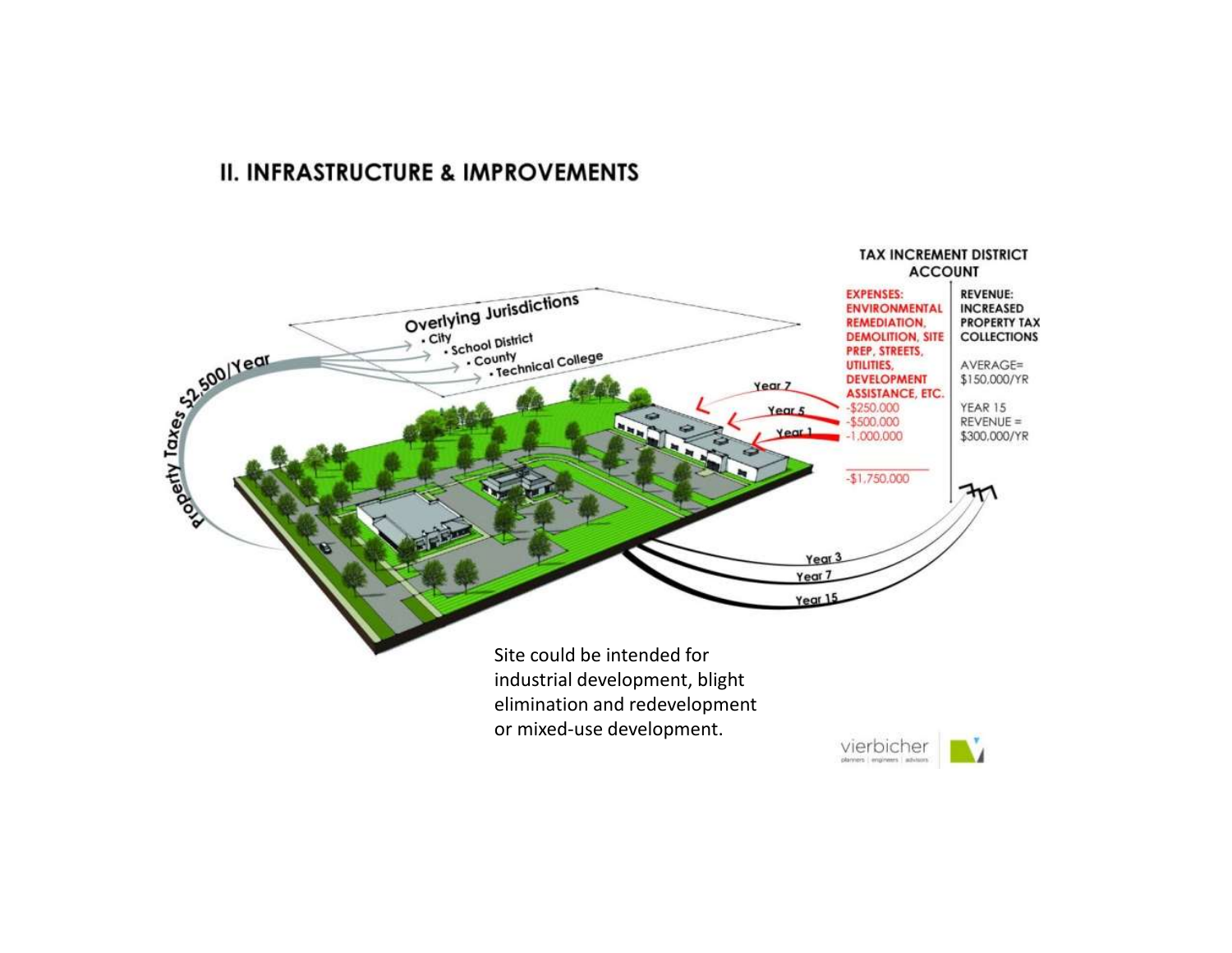### III. TAX INCREMENT DISTRICT DISSOLVES





Source: Vierbicher Associates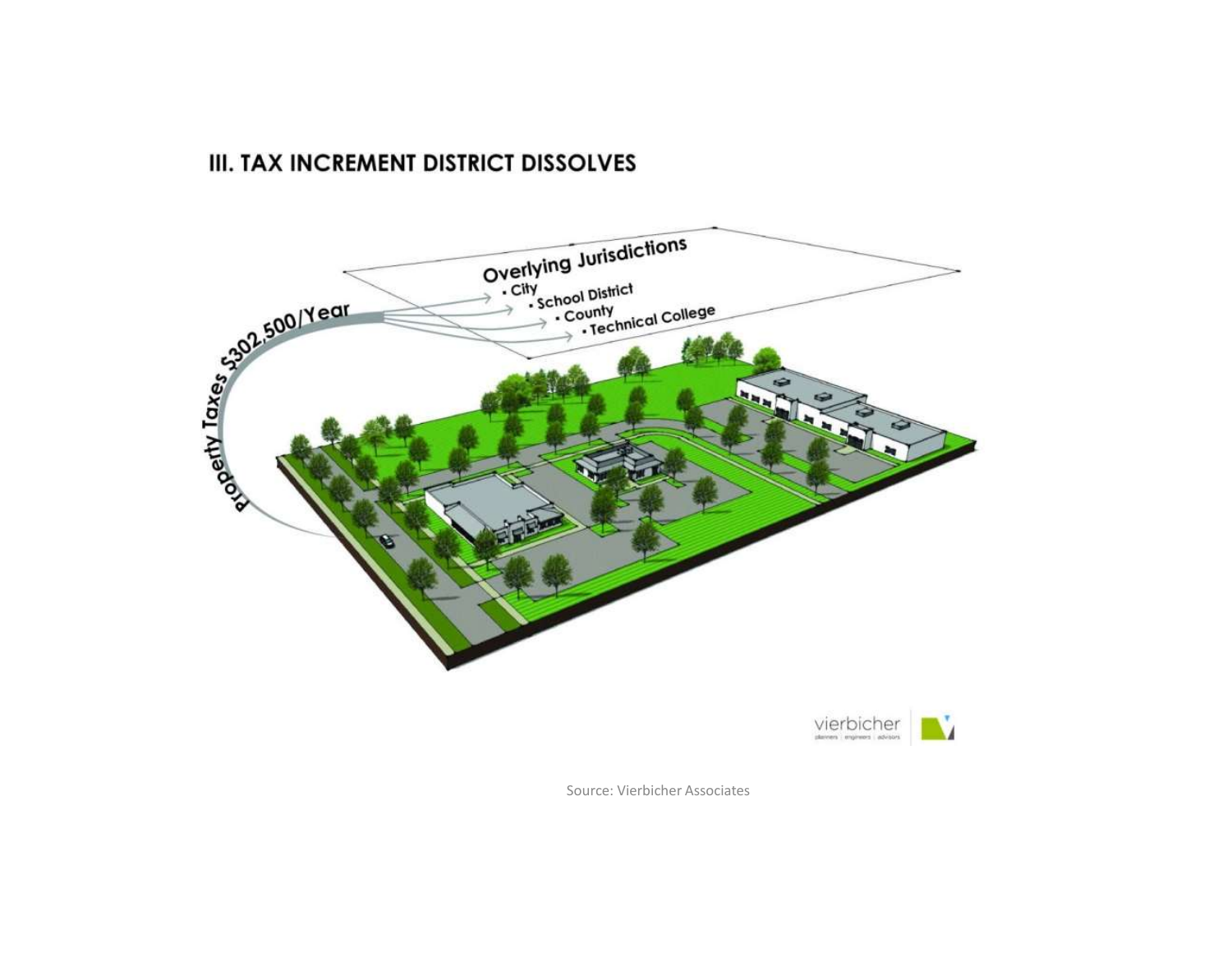# Tax Increment Financing 101

- Methods for funding TID projects
	- City borrowing (G.O. Bonds)
		- Increments are used to pay off the debt
	- Pay-as-you-go (also called "Developer Funded")
		- Developer pays costs up front and as property taxes are paid by developer, a reimbursement (%) is paid back to developer until incentive is paid off.
		- Many municipalities like this because risk is on the developer, not the municipality.